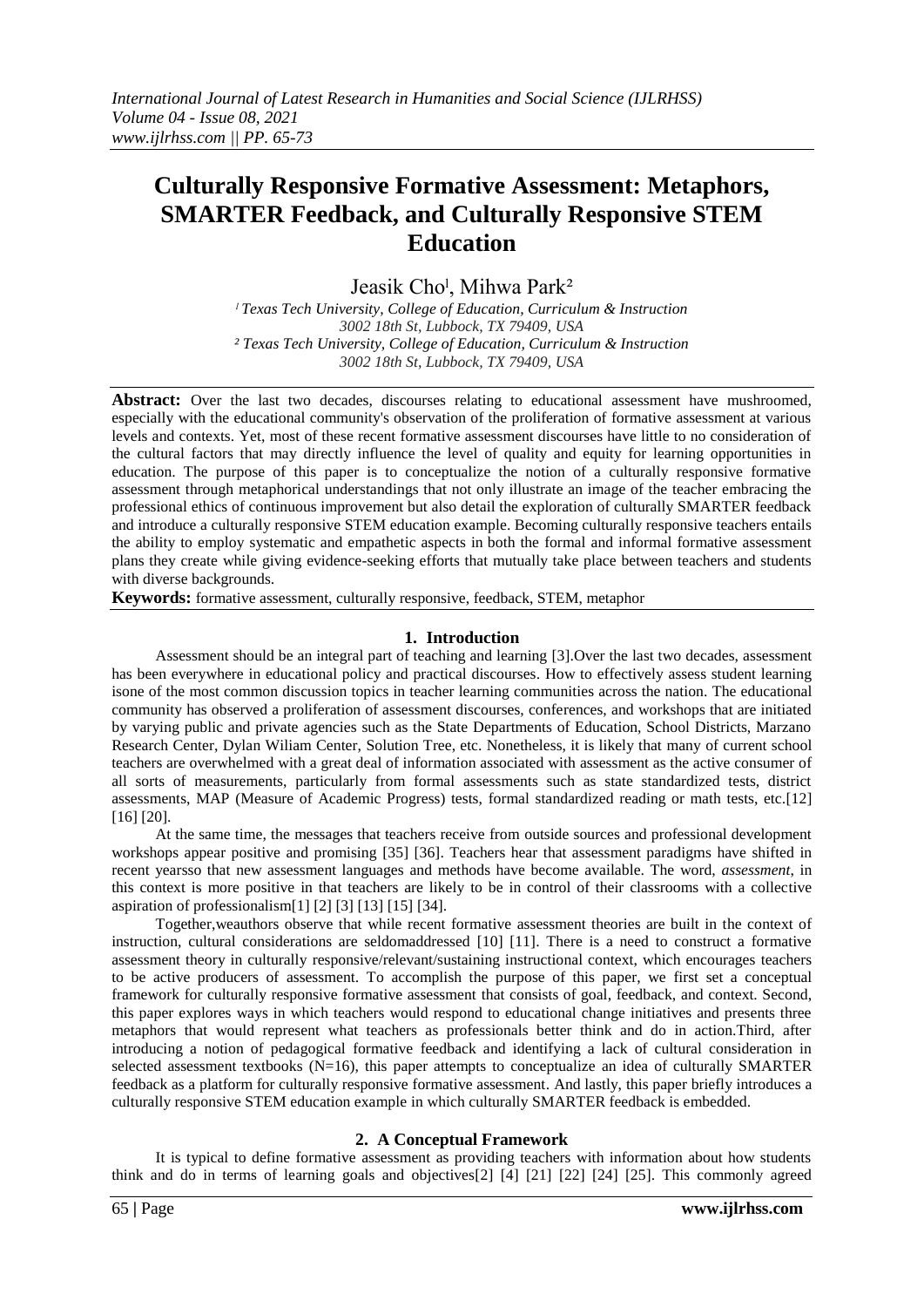# *International Journal of Latest Research in Humanities and Social Science (IJLRHSS) Volume 04 - Issue 08, 2021 www.ijlrhss.com || PP. 65-73*

definition of formative assessment is a-theoretical in that it simply denotes a thing, onetime event, or a simple technique. For example, a teacher wants to know whether or nothis/her students grasp a concept being taught. He/she asks them to show a number of fingers: one for *I don't know*, two for *I kind of know*, and three for *I know for sure*. This is one of at least 25 quick formative assessment techniques [8]. This traditional definition of formative assessment is so narrow that it doesn"t capture the complexity of classroom interactions from a pedagogical and cultural standpoint[27] [28] [32] [34]. Recently, Furtak, Ruiz-Primo and Bakeman[11] criticize the typical view of formative assessment that it is a formal process requiring curriculum-embedded tasks possibly developed outside of classroom.In order to address the issue, they emphasize that formative assessment should be focused on interactions between a teacher and his/her students occurred in their classrooms in order to better listen and respond to students" and the teacher"s thinking. Although their emphasis on formative assessment lies on interactions between students and the teacher, still there is a lack of cultural standpoint in formative assessment. Below, presented are the three elements that consist of a new configuration of *Culturally ResponsiveFormative Assessment*(CRFA, hereafter) (Figure 1).



**Figure 1**: Three Elements of Culturally Responsive Formative Assessment

The three elements of our conceptual framework are goals, feedback, and context. First, CRFA begins with what is worthy learning and why (Goals). Goals that guide CRFA, just like any other educational activities, become a resource of generating instructional objectives (teachers' view) as well as learning targets (students' view). In order to explain the intent and meaning of what assessment goals are of importance to begin with, we will use metaphors to shed much light on why teachers and students do what they for what purpose.

Second, formative assessment andfeedback are not separable from each other. Both terms literally coexist, that is, "all those activities undertaken by teachers, and/or by their students, which provide information to be used as *feedback* to modify the teaching and learning activities in which they are engaged" [2: 10]. Research about feedback over the last several decades is proliferating[5] [32]. While some new conceptualizations on feedback have just been circulated [30], Hattie and Timperley"s [13] classic article, *The Power of Feedback*, is regarded as one of the most important contributions in the field of assessment. The purpose of their research on feedback is straightforward: "to reduce discrepancies between current understandings and performance and a goal"(p. 86). To do so, students are encouraged to increase more efforts while teachers provide students with appropriate challenges and alternative goals. Then, Hattie and Timperley propose a 3 x 4 framework for generating the power of feedback. The teacher raises three feedback questions associated with four levels (Figure 2).

|                      | "Where am I going?"                | "How am I going?"   | "Where to next?" |
|----------------------|------------------------------------|---------------------|------------------|
|                      | (The goals, Feed up)               | (Feed back)         | (Feed forward)   |
| Task (FT)            |                                    |                     |                  |
| Process (FP)         | Four levels of feedback questioned |                     |                  |
| Self-regulation (FR) |                                    | raised by a teacher |                  |
| Self or person (FS)  |                                    |                     |                  |

**Figure 2:** A Modified Framework for Generating the Power of Feedback [13]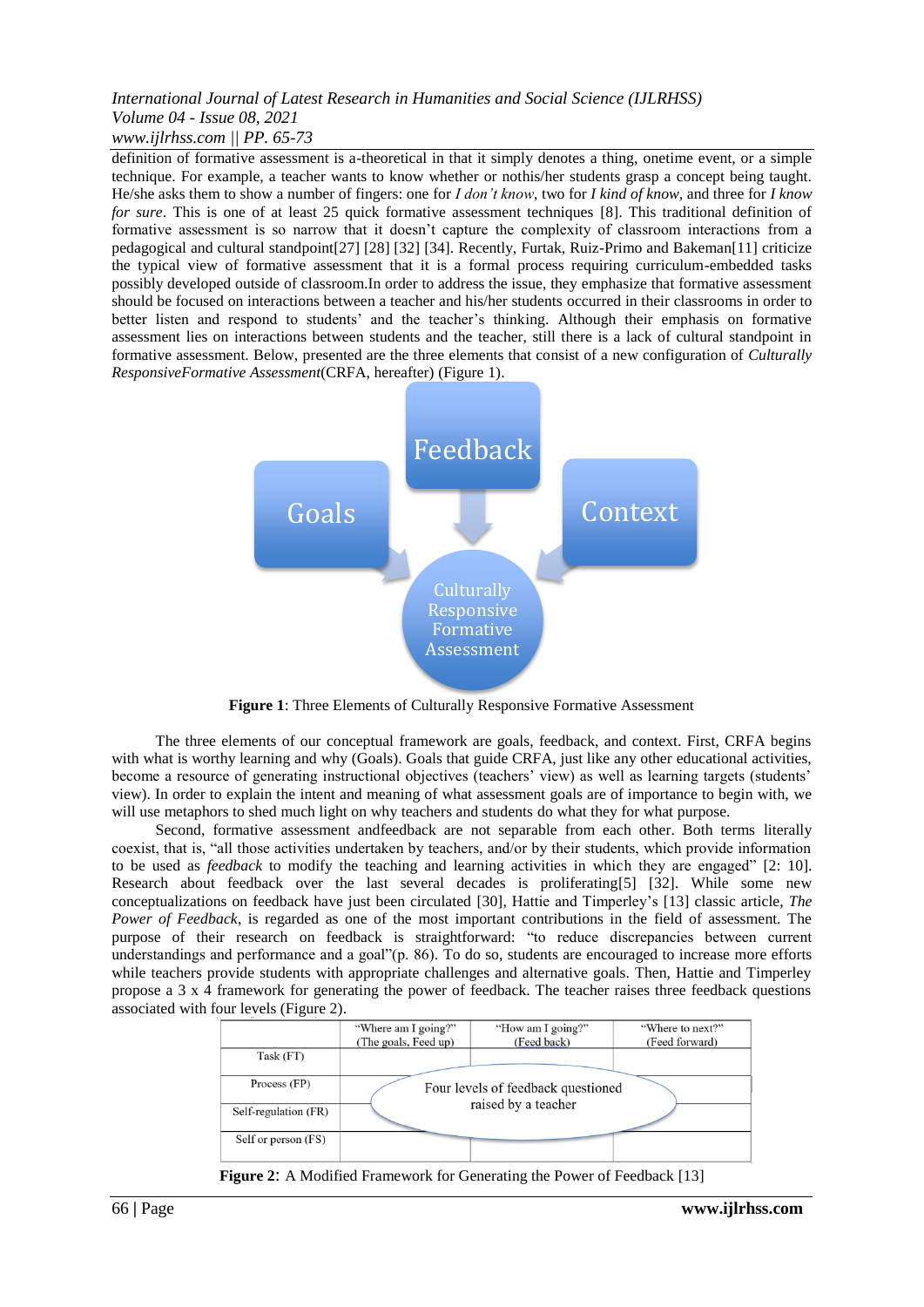# *International Journal of Latest Research in Humanities and Social Science (IJLRHSS) Volume 04 - Issue 08, 2021*

# *www.ijlrhss.com || PP. 65-73*

In particular, Hattie and Timperley [13] argue that "FS is the least effective, FR and FP are powerful in terms of deep processing and mastery of tasks, and FT is powerful when the task information subsequently is useful for improving strategy processing or enhancing self-regulation" (pp. 90-91). And lastly, CRFA becomes more meaningful and inclusive in nature when integrating it with cultural knowledge and skills (Context). Let us take an example from the texts noted above. McMillan [22] explains:

Teachers don"t *deliberatively* produce biased assessment. It is most often unconscious and unintended…. Cultural differences that are reflected in vocabulary, prior experiences, skills, and values may influence the assessment…. The influence of these differences will be minimized to the extent that you first understand them and then utilize multiple assessments that will allow all students to demonstrate their progress toward the learning target…. *You should never rely solely on one method of assessment*. (p. 79, emphases in original)

For formative assessment to be more differentially effective in improving student learning, contextual differences in general or cultural differences in particular need to be addressed from the beginning of lesson plan development and be embedded as anintegral part of the whole learning and teaching process[3] [14] [30].Therefore, CRFA that we now attempt to theorize is based on an inclusive, supportive, and multiple evidence-seeking process with an integration of goals, feedback and context.Ladson-Billings" [17] best-selling book, *The Dreamkeepers*: *Successful Teachers of African American Children*, describes that "teachers with culturally relevant practices have high self-esteem and a high regard for others" (p. 37) and that teachers must take care not to ignore color. Eight successful teachers (five African American and three White teachers) demonstrated five core-teaching principles to make a difference in the lives of students at a margin. Following are two principles: When teachers provide instructional 'scaffolding,' students can move from what they know to what they need to know and real education is about extending students" thinking and abilities. However, little is investigated in this seminal book with regard to a formative assessment theory that is culturally relevant in the classrooms/schools. In the field of educational assessment, culturally responsive, relevant or sustaining [26] assessment has not surfaced yet. Below, we illustrate three elements of the CRFA conceptual framework in more detail.

#### **3. Goals: Three Metaphors**

The word, *metaphor*, is defined as a "novel or poetic expression where one or more words for a concept are used outside of its normal conventional meaning to express a similar concept" [18: 1]. When defining a concept of formative assessment, Wiliamand Leahy [34] assert that "the term has been around for almost fifty years, but as yet, there is little consensus as to what it means…. there is little value in trying to define formative assessment in a restrictive way that includes a usage with which people may disagree" (p. 5). Therefore, we try to share our broad vision of what formative assessment is like metaphorically.

In order tospeculate teachers" responses to educational change initiatives, Cobb and Rallis" [7]five response-types that school districts could make regarding the demand of NCLB (No Child Left Behind) are noteworthy. The five response-types are the "Elites, the Opportunists, the BandAids, the Militants, and the Swamped" (pp. 187-198). We add possible follow-up responses that they could have from a formative assessment standpoint (Table 1):

| <b>Table 1.</b> FOSSIDIC RESPONSES to Equicational Change Initiatives [7] |                                                                                                                                                                                                                                                |                                                                                                                                                                                                                            |                                                                                                                                                                                                                                                                 |                                                                         |                                                                                     |
|---------------------------------------------------------------------------|------------------------------------------------------------------------------------------------------------------------------------------------------------------------------------------------------------------------------------------------|----------------------------------------------------------------------------------------------------------------------------------------------------------------------------------------------------------------------------|-----------------------------------------------------------------------------------------------------------------------------------------------------------------------------------------------------------------------------------------------------------------|-------------------------------------------------------------------------|-------------------------------------------------------------------------------------|
|                                                                           | <b>The Elites</b>                                                                                                                                                                                                                              | <b>The Opportunists</b>                                                                                                                                                                                                    | <b>The Band Aids</b>                                                                                                                                                                                                                                            | <b>The Militants</b>                                                    | <b>The Swamped</b>                                                                  |
| Response-<br>types that<br>school district<br>could make                  | "What I don't<br>understand is how<br>the NCLB proposes<br>a valid<br>accountability<br>system?  We make<br>our own judgments<br>about where to<br>focus our<br>improvement<br>efforts we do<br>have the resources<br>to make<br>improvement." | "We can use<br>NCLB as leverage<br>to get what we<br>have been striving<br>for I don't see<br>anything good<br>coming out of<br>NCLB Our state<br>test scores have<br>always been good<br>but we do have<br>our problems." | "Look, we're just<br>playing the game<br>here  this law has<br>forced us into this.<br>Let's just give them<br>what they want and<br>ride this one out<br>to institute an after-<br>school program to<br>help those kids<br>improve their<br>[testing] skills." | "[NCLB] is the<br>law of this land.<br>We are obliged to<br>follow it." | "We know our<br>students don't do<br>well, and we<br>don't know<br>where to begin." |
| Follow-up<br>responses<br>from a<br>formative                             | <b>Formative</b><br><b>assessment</b> is<br>needed. Let us<br>purchase                                                                                                                                                                         | <b>Formative</b><br><b>assessment</b> is<br>definitely needed<br>to make the good                                                                                                                                          | <b>Formative</b><br>assessment is<br>already in place.<br>Why bother? We                                                                                                                                                                                        | <b>Formative</b><br>assessment must<br>be closely aligned<br>with state | <b>Formativeasses</b><br>sment is just<br>like a test. We<br>are busy               |
|                                                                           |                                                                                                                                                                                                                                                |                                                                                                                                                                                                                            |                                                                                                                                                                                                                                                                 |                                                                         |                                                                                     |

**Table 1**: Possible Responses to Educational Change Initiatives[7]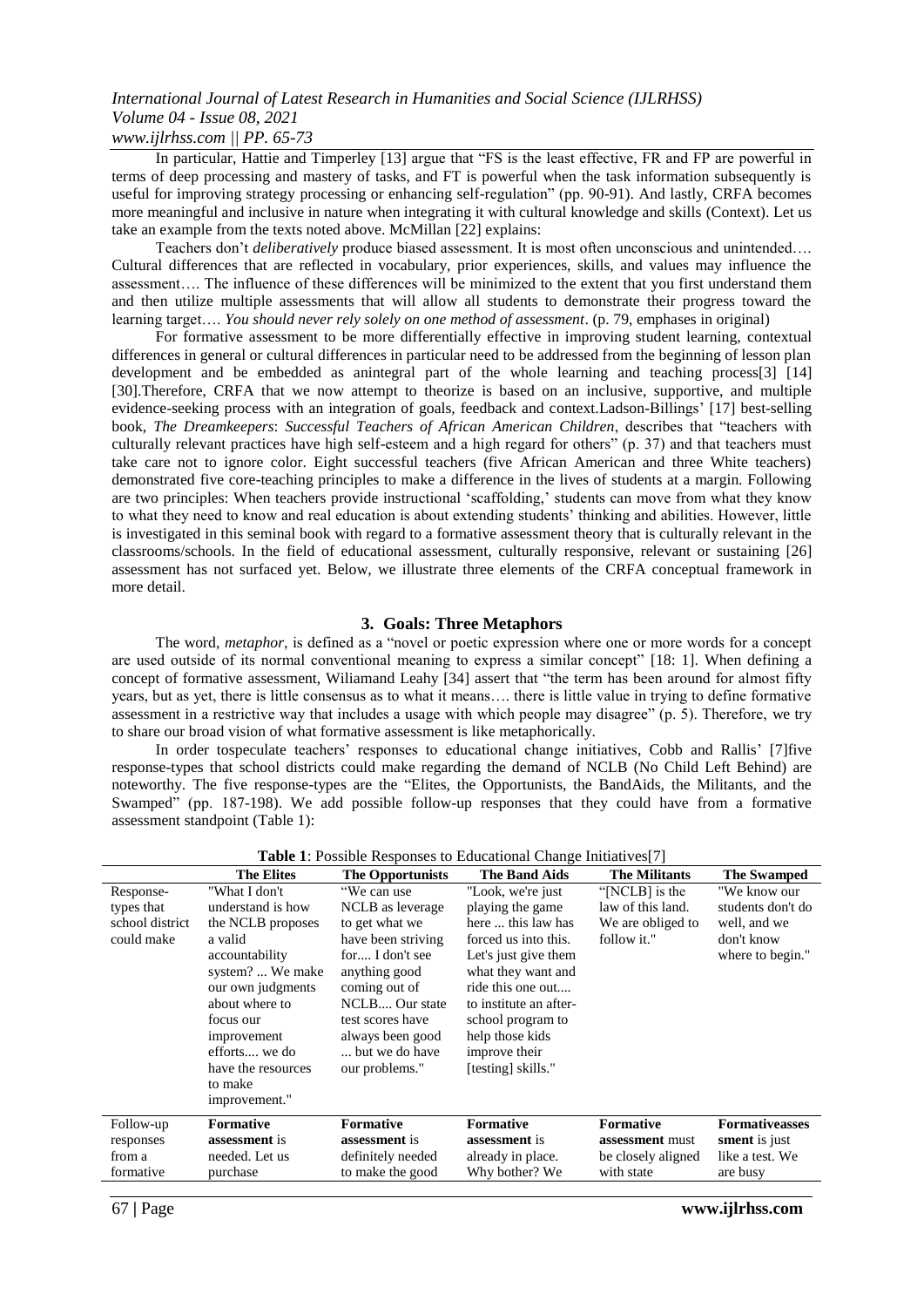*International Journal of Latest Research in Humanities and Social Science (IJLRHSS) Volume 04 - Issue 08, 2021 www.ijlrhss.com || PP. 65-73*

| .                        |                                                                               |                                                                                      |                                                                                                                 |                                                                                                                    |                                                                                          |
|--------------------------|-------------------------------------------------------------------------------|--------------------------------------------------------------------------------------|-----------------------------------------------------------------------------------------------------------------|--------------------------------------------------------------------------------------------------------------------|------------------------------------------------------------------------------------------|
| assessment<br>standpoint | commercial practice<br>books to prepare<br>district and state<br>assessments. | the best! Let us<br>discuss and select<br>common formative<br>assessment<br>methods. | have quizzes,<br>homework,<br>performance<br>assessments, final<br>exams, MAP<br>testing, DIBBLE,<br>and so on. | standardized<br>testing. Let us<br>break standards<br>into small<br>learning targets<br>and hit them over<br>time. | covering<br>standards and<br>benchmarks.<br>Teaching to the<br>test may be an<br>option. |

We advocate a position where classroom teachers are willing to take the opportunity to improve the quality of the learning and teaching process through, with, and in formative assessment. Unlike other positions that superficially approach classroom problems, this opportunist position values a spirit of continuous improvement in action toward making the good the best! What formative assessment metaphors can be instrumental for those who practically accept that a challenge is an opportunity for improvement? Below are three formative assessment metaphors that are available to help classroom teachers elevate their practical decisions. While it is possible for opportunists to embrace all of the three metaphors (Google Translate  $\rightarrow$  Active **Consumers** 

Lighthouse->Pragmatic Users, and GPS->Assessment Experts), we suggest that the teacher be an assessment expert who is thoughtful, systematic, and intelligent, like GPS, in designing, developing, and utilizing all sorts of formative assessments tailored to meet different needs and interests of students for all.

#### **3.1. Google translate daily done by active consumers**

Nowadays, we teachers are expected to actively translate so many formative standardizedassessments on a daily and monthly basis into our teaching practices, with the purpose of identifying whether or not our students are making progress. We have to constantly adjust our instructions or classroom activities, based upon the data received from these district-wide, computer-based formative assessments. Therefore, the formative assessments of this kindprovide for a lot of data useful for our subsequent instructional plans. All we need is to translate all these data into differentiated instructional plans.

#### **3.2. Lighthouse guided by pragmatic users**

There are so many useful assessment resources out there. Our school district adopts a package of curriculum and assessment and we don"t have a choice. As a team, we must use it the way we are told by a workshop facilitator or our instructional leader. Like a lighthouse, this formative assessment toolkit will lead all of us to reach a desired destination. Just like a lighthouse as our ultimate guide under any circumstance, we, as a team, have to adopt these formative (and summative) assessment tools as much as we can, with some modification if needed. We are confident that our students will improve their achievement scores.

#### **3.3. GPS performed by assessment experts**

We have students with diverse backgrounds and with different abilities to learn. Formative assessment is a planned process in which we teachers take into consideration different teaching paths embedded in culturally relevant assessment methods. GPS is the opposite of the traditional radar system where the subject (operator) is on the ground in order to track down a moving object. For GPS, the subject (driver) is moving around to identify a fixed object (destination). Formative assessment in this paradigm signifies both teacher and student as subject in search of a collaborative chosen standard or rigorous expectation.

#### **4. Feedback in Context: Culturally SMARTERFeedback**

As noted above, formative assessment and feedback go hand in hand. We adopt Ruiz-Primo and Li"s [30]comprehensive definition of *formative feedback*that has two characteristics. First,the most effective formative assessment thatwould support student learning is when the students are invited as essential players in the feedback process. Second, formative feedback, whether formal or informal, expands the simple feedback definition beyond oral and written comments tostudents' performance. Due to this comprehensive approach to formative assessment linked to feedback, this formative feedback leads to a more "blurred distinction between feedback and instruction…. Thus, the feedback event is not a discrete activity; rather, it combines looking for evidence of students" learning on ongoinginteractions and communicating to students in the on-the-fly situation"[30:221]. Below, Ruiz-Primo and Li characterized seven elements of what formative feedback is about in the teaching and learning process:

- 1. Be seen as a process
- 2. Actively involve students in the feedback process
- 3. Be considered as an instructional scaffold
- 4. Be specifically intended to improve learning outcomes and process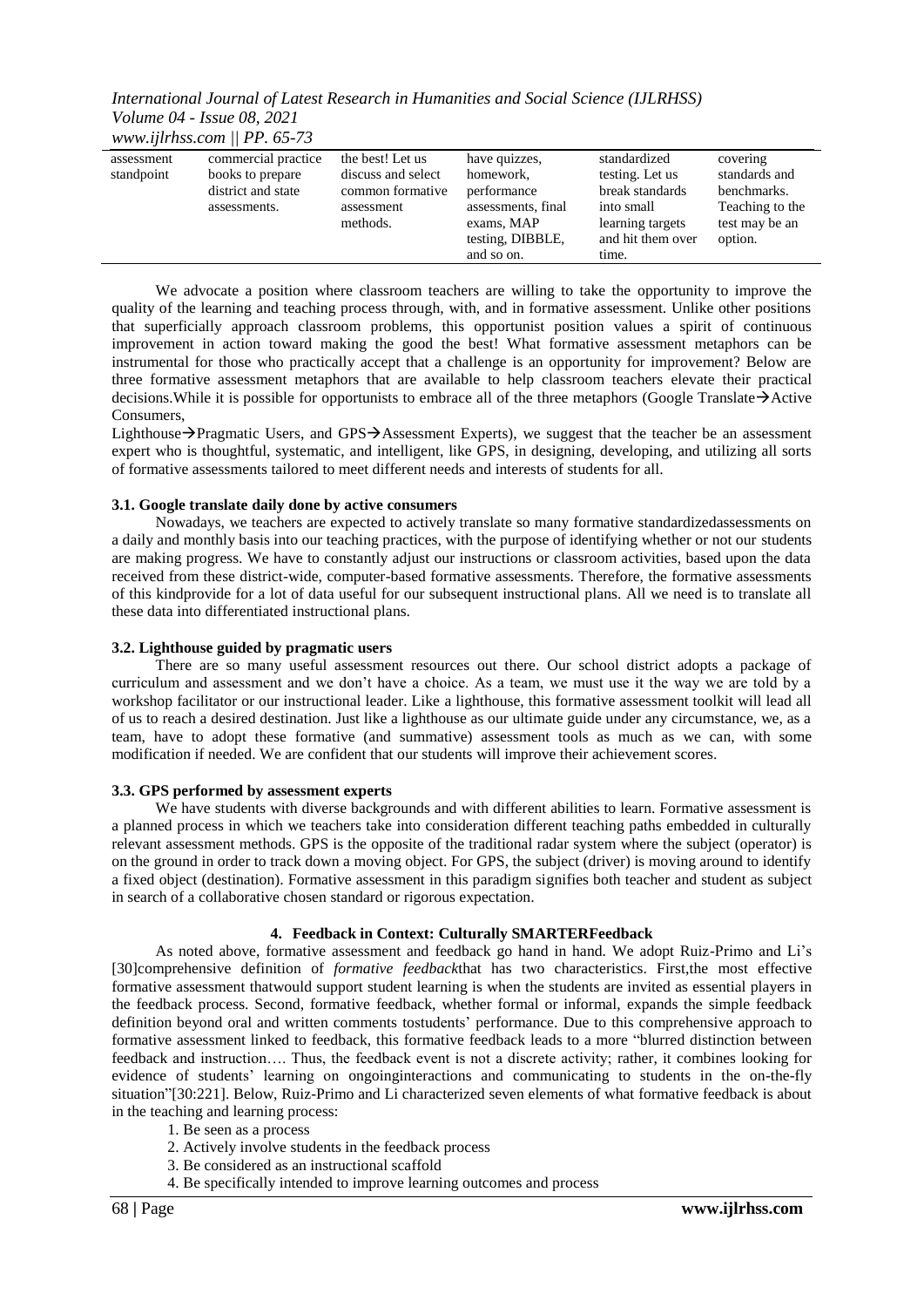5. Ensure its usefulness by making feedback accessible and practical

6. Consider different sources of information

7. Demonstrate, over time, alignment with a learning trajectory at least within a unit or module (pp. 219-221).

Taken together, it is certain that theformative feedback defined by Ruiz-Primo and Li [30] is practical and explanatory to the extent to which purposes, strategies, techniques, and contexts are well interwoven in a holistic manner. This holistic formative feedback approach can be more effective when the teacher is mindful of how to offer what each student needs the most in terms of a process of specific steps. We offer the word, *SMARTER*, which is George T. Doran"s [9] well-known approach to business management, called a S.M.A.R.T.E.R (Specific, Measurable, Assignable, Realistic, Time-related, Evaluated, Reviewed) way to achieve goals and objectives.

Workers in the field of business management can benefit feedback they receive in the manner that relatesspecific goals, progress-based measures, who is involved, setting attainable outcomes with support and reasonable time, fair evaluation, and reflective discussion for what to next. Werelate this SMARTER feedback strategy in business management to the field of education in a way to embrace a notion of culturally specific pedagogy suggested by Leonard [19] who claims, "teachers must learn to scaffold children"s informal school knowledge by using cultural referents that go beyond memorization and decontextualized problems … We develop agency" (p. 8). Student agency here is regarded as a sense of capability teachers believe for students to have in carrying out learning tasks for themselves.

Here, our argument is that if the students are "essential players" [30: 221] in the context of formative assessment, why aren"t we more explicitly addressing their cultural backgrounds? In order for the feedback theory to move forward, we should address an element of culture in increasingly diversified classroom contexts.

Followingis our search for culture in college level major assessment textbooks published from 2006 to 2016. We looked over the Indexes of the following texts (N=16) and found the following 5 textbooks (31%) that included the word, *culture*(Table 2).

| No.                                                               | Textbook (Authors, year)                                                                                                         | Indexed Words                                                                                                               |  |  |
|-------------------------------------------------------------------|----------------------------------------------------------------------------------------------------------------------------------|-----------------------------------------------------------------------------------------------------------------------------|--|--|
|                                                                   | Classroom Assessment (McMillan, 2014)                                                                                            | Cultural differences                                                                                                        |  |  |
| 2                                                                 | An Introduction to student-involved assessment for<br>learning (Stiggins&Chappuis, 2012)                                         | Cultural awareness                                                                                                          |  |  |
| 3                                                                 | Assessment is Essential (Green & Johnson, 2010)                                                                                  | Culture, School Culture, students<br>unfamiliar with, competition vs. cooperation,<br>questioning patterns, unintended bias |  |  |
| $\overline{4}$                                                    | Classroom Assessment (Taylor & Nolen, 2008)                                                                                      | Cultural sensitivity, Culturally diverse<br>students, Cultures                                                              |  |  |
| 5                                                                 | Classroom Assessment (Airasian& Russell, 2008)                                                                                   | Cultural differences                                                                                                        |  |  |
| $6-16*$                                                           | See Endnote                                                                                                                      | None                                                                                                                        |  |  |
| $\sqrt{2}$ $\sqrt{2}$ $\sqrt{2}$ $\sqrt{2}$ $\sqrt{2}$ $\sqrt{2}$ | $\sim$ $\sim$<br>the contract of the contract of the contract of the contract of the contract of the contract of the contract of | .<br>$\mathbf{1}$ $\mathbf{1}$                                                                                              |  |  |

(Note: \* Even though these texts do not specifically include the word, *culture*, in their Indexes, we recognized the possibility for words, expressions, facts, or concepts to associate with culture in their main texts)

The importance of taking into consideration the diverse backgrounds of students who bring different cultural knowledge outside of the classroom is key to making this SMARTER feedback strategy applicable to the teaching, learning, and assessment process, which we call *Culturally SMARTER Feedback* (Standard/Studentcentered, Mutual, Ability, Respectful, Timely, Effort, and Reassessment) (Figure 3).

In classrooms where *Culturally SMARTER Feedback* is intentionally adopted and explicitly utilized,"teachers must learn to scaffold children"s informal school knowledge by using cultural referents that go beyond memorization and decontextualized problems" [19: 8]. Culturally SMARTER feedback begins clearly with identifying meaningful standards that the teacher and the student work together to mutually make sense through multiple perspectives. It ends explicitly with reassessing how those standards are responsively embedded in cultural contexts. Meanwhile, feedback that is culturally SMARTERas a process takes place where teachers invite students toconnect specific contents to their informal school knowledge and backgrounds. For example, following is a simple  $2<sup>nd</sup>$  or  $3<sup>rd</sup>$  grade math question:

It costs \$1.50 each way to ride the bus between home and work. A weekly pass is \$16.00. Which is the better deal, paying the daily fare or buying the weekly pass? [23: 170]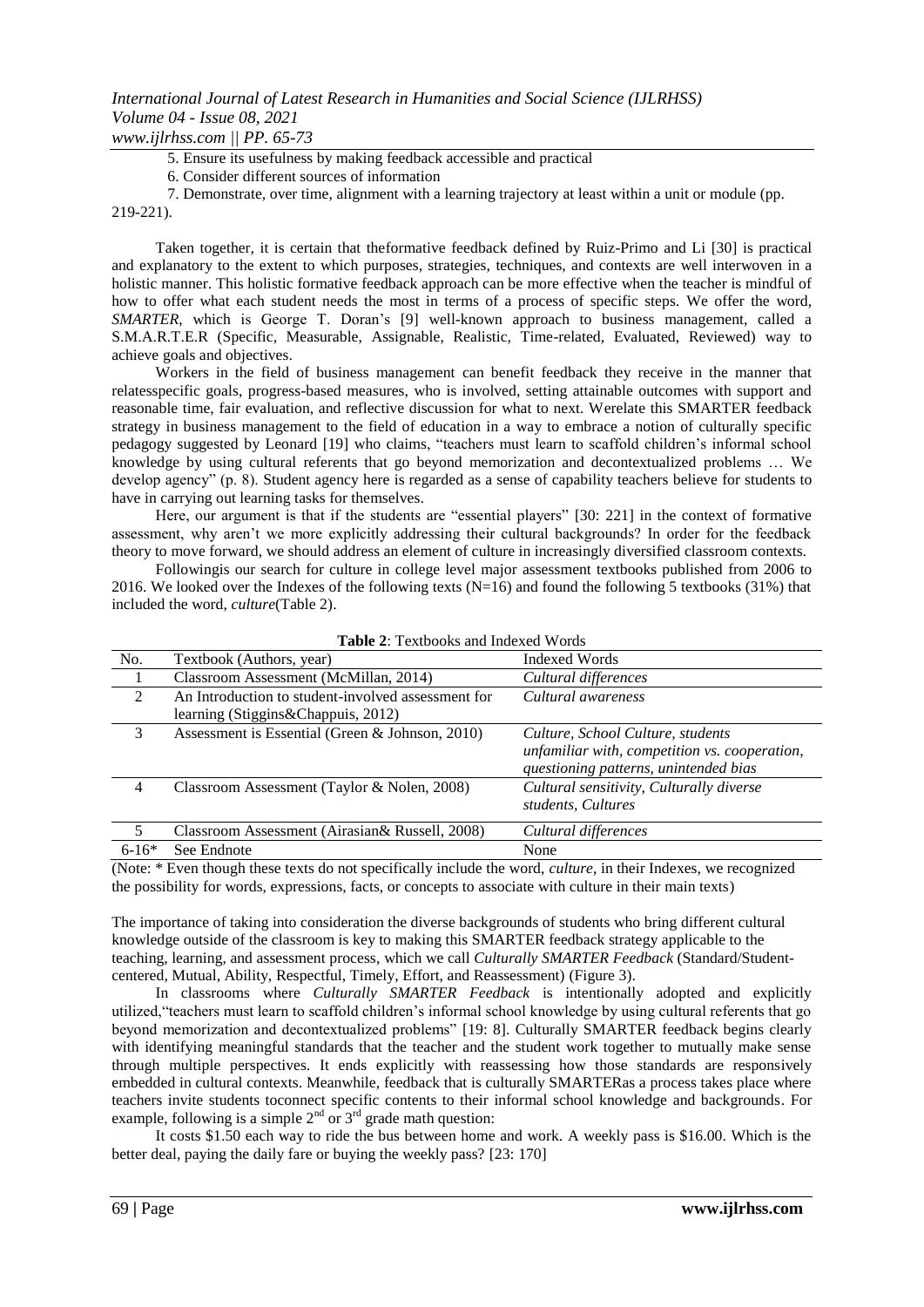

**Figure 3**: Culturally SMARTER Feedback

The question alluded to above is likely to have a neutral assumption about what most urban area Americans do on a daily basis, as with the focus on the idealized experience of the middle class. This kind of math question may appear at all grade levels and teachers can just teach it without making a further consideration. Yet, teachers who are sensitive to cultural diversity would teach this question in a different way, by appropriating it to different contexts, so the answer of this question can be depending on different family backgrounds or socioeconomic status: 1) if you or your parent(s) have two jobs or more, then the weekly pass is the better deal; 2) if having a good paying job, then you don"t need a buy ride, and 3) if having a one job as directed, then buying the daily fare is the better deal based on a simple calculation (\$1.50 times 10 equal \$15, which is less than \$16). As noted above, knowledge about diverse learners is key to utilizing content knowledge and instructional strategies [23].

Such informative formative SMARTER feedback is not so much a traditional one-size-fits-all modelas a new culture of differentiated and individualized assessment dialogues where each student has a say about the work she or he does. For example, ESL (English as a Second Language) students are respectfully invited to engagein a dialogic feedback process with their teachers, and sometimes with their peers, to talk about a level of effort they have put while receiving timely feedbackon a regular basis. To a large extent, culturally SMARTER feedback is a process, rather than an event, that, systematically as well as emphatically, addresses various academic, social, and emotional needs of all of the students, with a holistic pedagogy geared toward fostering their developmental growth at their own path and pace.

# **5. ACulturally Responsive STEM Education Example**

Given the fact that the student population in the U.S. is becoming more racially and ethnically diverse, it is time to address culturally responsive teaching in general and culturally responsive STEM education in particular. Designing and implementing quality and equitable STEM (Science, Technology, Engineering, Mathematics) education targeted on students of color is beyond the scope of this paper. Instead, we want to briefly introduce two examples of culturally responsive STEM education with much emphasis on use of formative assessment.Let us briefly take a look at an example entitled *Culturally Responsive Indigenous Science: Connecting Land, Language, and Culture* (NSF # 1720931) [6]

This culturally responsive indigenous science project seeks to advance the knowledge base through research and by catalyzing new approaches to Indigenous science, technology, engineering, and mathematics (ISTEM) learning. Using an ISTEM focused model, the project will develop, test, and implement a culturallyresponsive land-based curriculum that integrates Western science, multimodal technologies and digital tools, and Native American tribal knowledge, cultures and languages to investigate and address local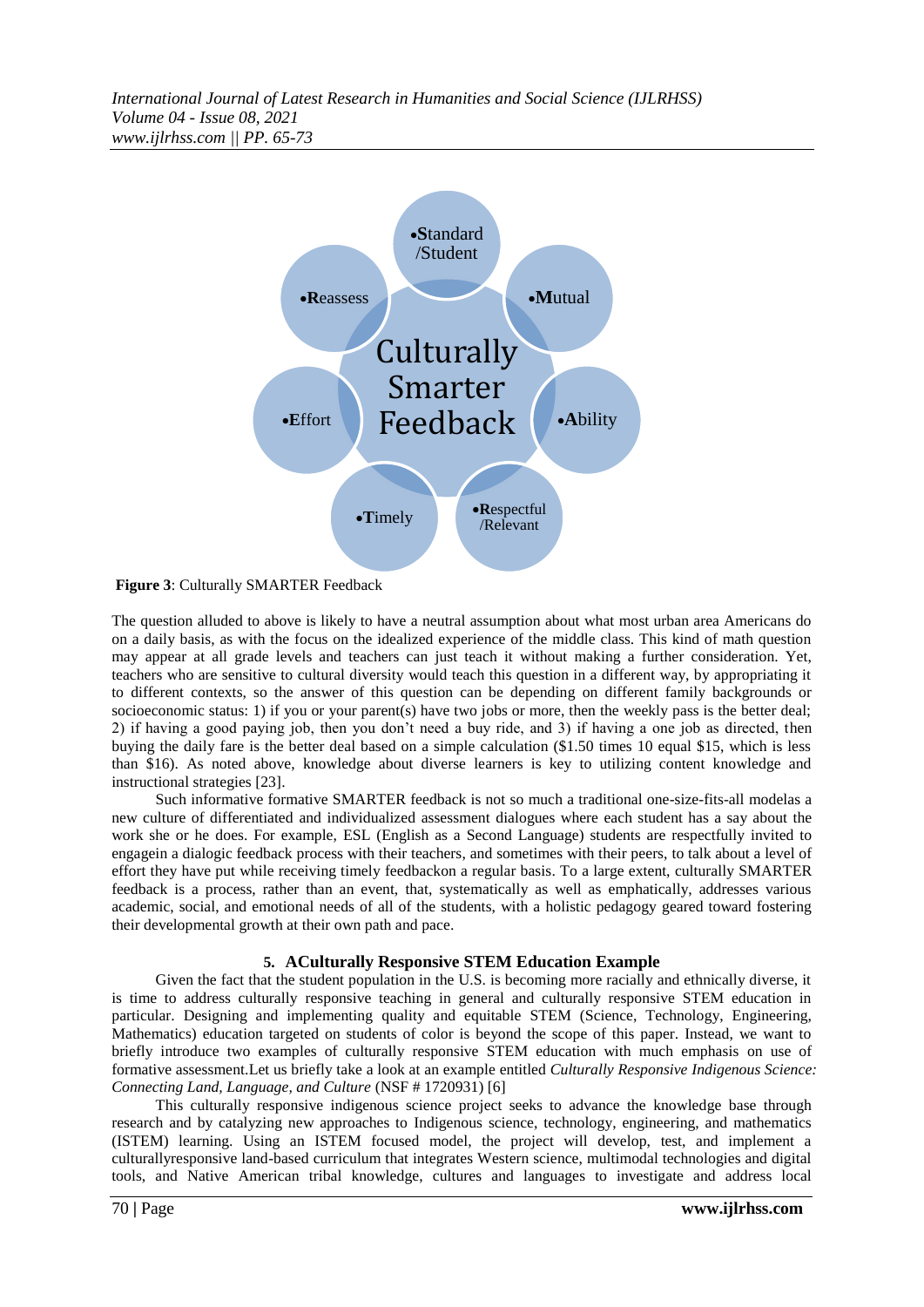# *International Journal of Latest Research in Humanities and Social Science (IJLRHSS) Volume 04 - Issue 08, 2021 www.ijlrhss.com || PP. 65-73*

environmental science and sustainability concerns…. Over a three year period, hundreds of Native American students (grades 4-9) in tribal schools located in Oregon, Washington, and Idaho will engage in the project…. Formative and summative evaluations will be conducted….[29]

At the core of this ISTEM learning are culturally responsive activities that attempt to critically solve local problems related to the environment and sustainability from each tribe's traditional perspective, knowledge, and stories. Teachers and students utilize their project website and an iPad application to engage in interactive lessons, gather data, and create videos through project-based assessments. Specifically, being asked to apply what they have learned to real life contexts, students take a role of environmental scientists who collectively work together, regionally and globally, to explore ongoing problems they face daily, collaborate with real environmental professionals, and create videos to demonstrate a process of resolving those problems being investigated. We argue that an image of culturally responsive teachers is required to make project-based assessments successful and impactful in participant teachers must intentionally guide Native American students through a cycle of culturally SMARTER feedback (Standard/Student-centered, Mutual, Ability, Respectful, Timely, Effort, and Reassessment) in producing student-led videos with their choices and voices valued and embedded.

#### **6. Conclusion**

Conceptualizing what a teacher assesses out of contextual variables is neither ideal nor desirable, because classroom assessment is not just a series of whimsical, technical events for checking something, but *a planned process*[27] [28] closely linked to pedagogy and cultural context. Therefore, it is necessary to juxtapose a teacher"s assessment-related thinking process with teaching methods in pedagogical and cultural context. For example, in order to assess higher-order thinking skills, a teacher must deliberately plan a lesson where the teacher includes "hinge questions" [34: 88], which will strategically inform the teacher of the valid evidence of students" learning progresses [33]. At the same time, the teacher must consider a strong connection between "what students experience in school, and their lives out of school, by providing in-depth, experiential learning in real-world contexts" [31: 1].

Thepedagogical formative assessment approach in cultural context that resonatesthroughout this paper, e.g., culturally SMARTER feedback, will contribute toadding another perspective to recentefforts that scholars have made on clarifying what formative assessment is meant in relation to feedback, instruction, motivation, professional development, and so on. Because formative assessment is now reaching the status of theory, it should serve as a distinctive professional knowledge base or an area of expertise in which all teachers must carry out in the classroom. The culturally SMARTER feedback provides teachers with a practical lens with which they make both formal and informal plans when searching for evidence of learning from diverse learners, exemplified by a federally funded STEM education project. We hope that this culturally responsive formative assessment frameworkwill guide empirical research on identifying specific characteristics of what is best for culturally and linguistically diverse subgroups of students.

#### **Endnote**

1. Formative assessment in a brain-compatible Classroom (Tate, 2016); Educational assessment of students (Nitko&Brookhart, 2015); Assessment of student achievement (Wangh& Gronlund, 2013); Classroom assessment for teachers (Witte, 2012); Formative assessment &standards-based grading (Marzano, 2010); Assessment and evaluation (Williamson, 2010); Foundations of meaningful educational assessment (Musial, Nieminen, Thomas, & Burke, 2009); Seven strategies of assessment for learning (Chappuis, 2009); Classroom assessment (Popham, 2008); Educational assessment (Hogan, 2007); A teacher's guide to classroom assessment (Butler 2006). (Butler 2006).

#### **References**

- [1]. Andrade, H., &Cizek, G. (Eds.). (2010). *Handbook of formative assessment*. Routledge.
- [2]. Black, P., &Wiliam, D. (1998). Assessment and classroom learning. *Assessment in Education, 5*(1), 7-71.
- [3]. Black, P. (2013). Formative and summative aspects of assessment: Theoretical and research foundations in the context of pedagogy. In J. McMillan (Ed.), *SAGE handbook of research on classroom assessment* (pp. 167-178). SAGE.
- [4]. Butler, S., &McMunn, N. (2006). *A teacher's guide to classroom assessment*. Jossey-Bass.
- [5]. Chappuis, J. (2009). *Seven strategies of assessment for learning*. Pearson.
- [6]. Chinn, P., Businger, S., Rowland, S., Nogelmeier, M., Smith, C., Mawyer, K., &Faria, K. (2019). Building upon Kahua A"o – *A learning foundation to transform teaching practices and develop teacher leaders* (NSF #1551502 and 1721356). Blog retrieved from http://cadrek12.org/culturally-responsivestem-education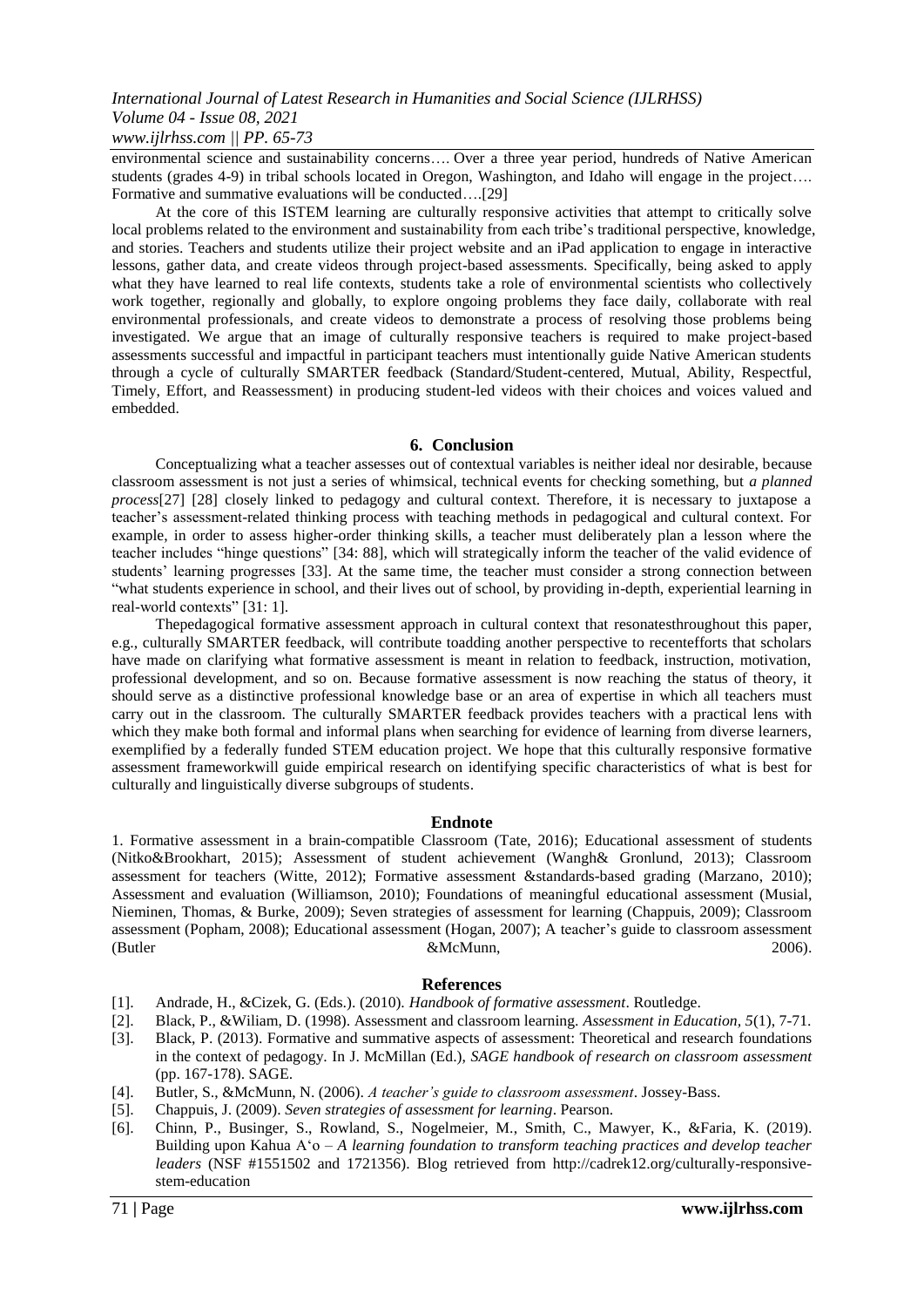# *International Journal of Latest Research in Humanities and Social Science (IJLRHSS) Volume 04 - Issue 08, 2021*

*www.ijlrhss.com || PP. 65-73*

- [7]. Cobb, C., & Rallis, S. (2008). District responses to NCLB: Where is the justice? *Leadership & Policy in Schools, 7*(2), 178-201.
- [8]. Dodge, J., &Buarte, B. (2017). *25 quick formative assessments for a differentiated classroom: Easy, lowprep assessments that help you pinpoint students' needs and reach ALL learners*( $2^{nd}$  ed.). Scholastic Inc.
- [9]. Doran, G. T. (1981). There's a S.M.A.R.T. Way to write management's goals and objectives, *Management Review, 70*(11), 35-36.
- [10]. Frey, N., & Fisher, D. (2011). *The formative assessment action plan: Practical steps to more successful teaching andlearning.* ASCD.
- [11]. Furtak, E. M., Ruiz‐Primo, M. A., &Bakeman, R. (2017). Exploring the utility of sequential analysis in studying informal formative assessment practices. *Educational Measurement: Issues and Practice, 36*(1), 28-38.
- [12]. Grounlund, N., & Waugh, C. K. (2009). *Assessment of student achievement* (9<sup>th</sup> ed.). Pearson.
- [13]. Hattie, J., & Timperley, H. (2007). The power of feedback. *Review of Educational Research, 77*(1), 81- 112.
- [14]. Heritage, M. (2010). *Formative assessment: Making it happen in the classroom*. Corwin Press.
- [15]. Hogan, T. (2007). *Educational assessment: A practical introduction*. John Wiley & Sons, Inc.
- [16]. Kamenetz, A. (2015). *The test: Why our schools are obsessed with standardized testing but you don't have to be*. Public Affairs.
- [17]. Ladson-Billings, G. (2009). *The dreamkeepers*: *Successful teachers of African American children*. Jossey-Bass, Inc.
- [18]. Lakoff, G. (1993). *Metaphor and thought*. UC Berkeley Press.
- [19]. Leonard, J. (2019). *Culturally specific pedagogy in the mathematics classroom strategies for teachers and students* (2<sup>nd</sup>ed.). Routledge
- [20]. Marzano, R. (2010). *Formative assessments and standards-based grading*. Marzano Research Laboratory.
- [21]. McMillan, J. (Ed.). (2013). *SAGE handbook of research on classroom assessment*. SAGE.
- [22]. McMillan, J. (2014). *Classroom assessment: Principles and practices for effective standards-based Instruction*  $(6<sup>th</sup>$  ed.). Pearson.
- [23]. Miller-Jones, D., & Greer, B. (2009). Conceptions of assessment of mathematical proficiency and their implications for cultural diversity. In B. Greer, S. Mukhopadhyay, A. Powell, & S. Nelson-Barber (Eds.), *Culturally responsive mathematics education* (pp. 165-186). Routledge.
- [24]. Musial, D., Nieminen, G., Thomas, J., & Burke, K. (2009). *Foundations of meaningful educational assessment*. McGraw- Hill.
- [25]. Nitko, A., & Brookhart, S. (2011). *Educational assessment of students* (6<sup>th</sup> ed.). Pearson.
- [26]. Paris, D. (2012). Culturally sustaining pedagogy: A needed change in stance, terminology, and practice. *Educational Researcher, 41*(3), 93-97.
- [27]. Popham, J. (2012). *Transformative assessment in action*. ASCD.
- [28]. Popham, J. (2008). *Transformative Assessment*. ASCD.
- [29]. Price, P., Christen, K., & Strong, Z. (2017). *Culturally responsive indigenous science: Connecting land, language, and culture*. NSF # 1720931. Retrieved from https://www.nsf.gov/awardsearch/showAward?AWD\_ID=1720931&HistoricalAwards=false
- [30]. Ruiz-Primo, M., & Li, M. (2013). Examining formative feedback in the classroom context: New research perspectives. In J. McMillan (Ed.), *SAGE handbook of research on classroom assessment* (pp. 215-232). SAGE.
- [31]. SERRC (2015). *Culture in the classroom: Standards, indicators, and evidence for evaluating culturally responsive teaching*. Alaska"s Educational Resource Center.
- [32]. Tate, M. (2016). *Formative assessment in a brain-compatible classroom: How do we really know they're learning?* Learning Sciences International.
- [33]. Wiliam, D. (2013). Feedback and instructional correctives. In J. McMillan (Ed.), *SAGE handbook of research on classroom assessment* (pp. 197-214). SAGE.
- [34]. Wiliam, D., & Leahy, S. (2015). *Embedding formative assessment: Practical techniques for K-12 classrooms*. Learning Sciences International.
- [35]. Williamson, S. (2010). *Assessment and evaluation*. McGraw Hill.
- [36]. Witte, R. (2012). *Classroom assessment for teachers*. McGraw Hill.